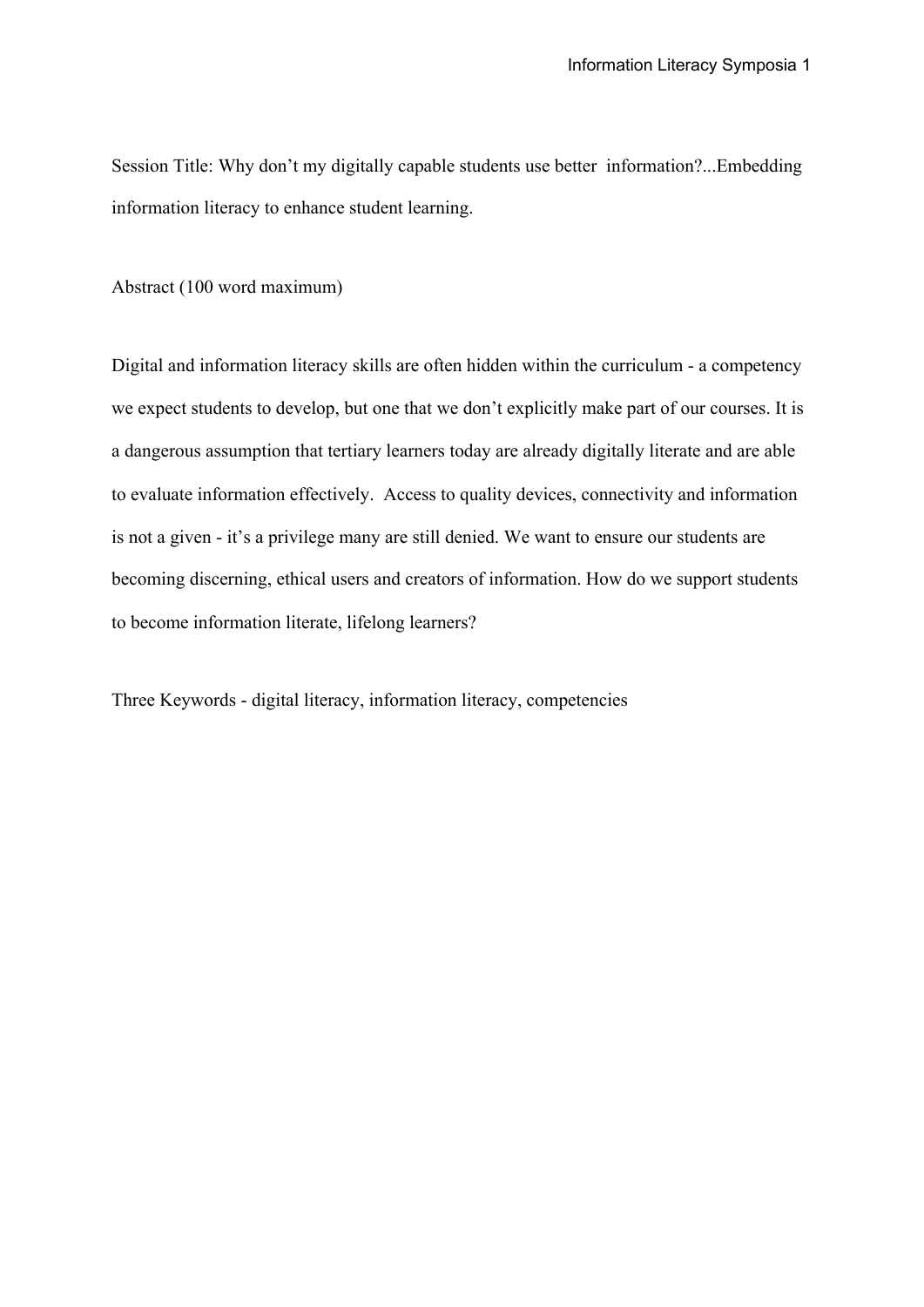Session Format: Symposia - 90 minutes

## **Introduction**

In this symposia, we engage participants in discussion about how we can ensure our students are becoming discerning, ethical users and creators of information. Digital and information literacy skills are often hidden within the curriculum - a competency we expect students to develop, but one that we don't explicitly make part of our courses. It is a dangerous assumption that tertiary learners today are already digitally literate and are able to evaluate information effectively. Learning online during COVID-19 has also highlighted the digital divide (or digital poverty) amongst our learners. Access to quality devices, connectivity and information is not a given - it's a privilege many are still denied.

So how do we, as educators, ensure that our learners are prepared for the demands of academic learning in a world drowning in misinformation, often without the tools they need to engage? How digitally and information literate are we ourselves? How do we teach from an information literacy pedagogical perspective? How do we support students to become information literate, lifelong learners?

## **Theoretical Foundation/Teaching Implications**

It is commonly recognised that information literacy competencies are essential in enabling university students to access and evaluate information, and engage with that information to complete assessments. Yet, many tertiary students, especially at first year, struggle to develop these competencies. Head and Eisenberg (2010) conclude that "research is one of the most difficult challenges facing students in the digital age" (p.2), and further research suggests high schools are failing to prepare students for the information literacy demands of university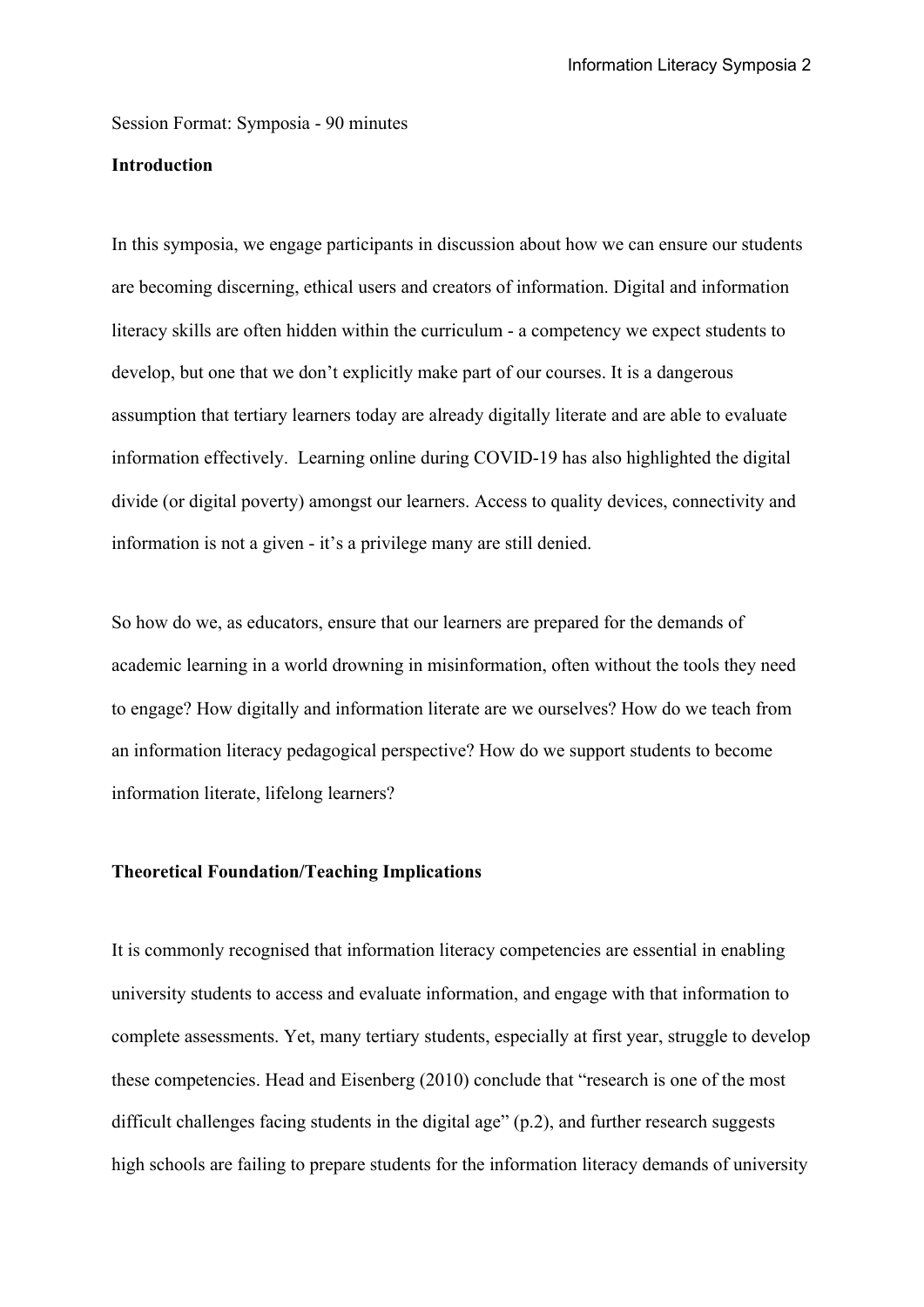study (Angier & Palmer, 2006; Emerson, Kilpin & Feekery, 2015). Secker and Coonan (2013) observe that:

in a world awash with information and knowledge, young people appear increasingly unable to carry out independent research, reluctant to argue and to challenge big ideas and take risks to discover new knowledge. (p. xvi).

The overabundance of electronic information alongside students' ineffective search strategies (Secker, 2011) and lack of engagement with information (Biggs  $\&$  Tang, 2011; Bruce, 2008), indicates that, despite strategically passing courses, many students may be struggling to deeply learn effectively at university.

The importance of explicit information literacy instruction is largely unacknowledged outside the library: librarians, who recognise the valuable relationship between information literacy and learning, struggle to make their voices heard in the wider institution, and many teachers seem unaware of the significance of information literacy for learning. Feekery (2013) argues that developing information literacy in the disciplinary context is an essential part of the research and learning process; it is also an element of learning that many teachers leave to chance. Although university libraries may be available to support students' information literacy development, teachers need to explicitly contextualise and support students' information literacy development to promote effective learning (Brabazon, 2007; Grafstein, 2002). Feekery (2013) also observed that some librarians also seem to have become entrenched in the way they deliver information-skills-focused library sessions, feeling constrained by the limited time academics allow for library introductions.Therefore, supporting teachers and librarians to collaborate to explicitly embed IL development into content courses using and information literacy pedagogy - an approach that repositions teaching to focus on information processing, knowledge building and writing-to-learn skills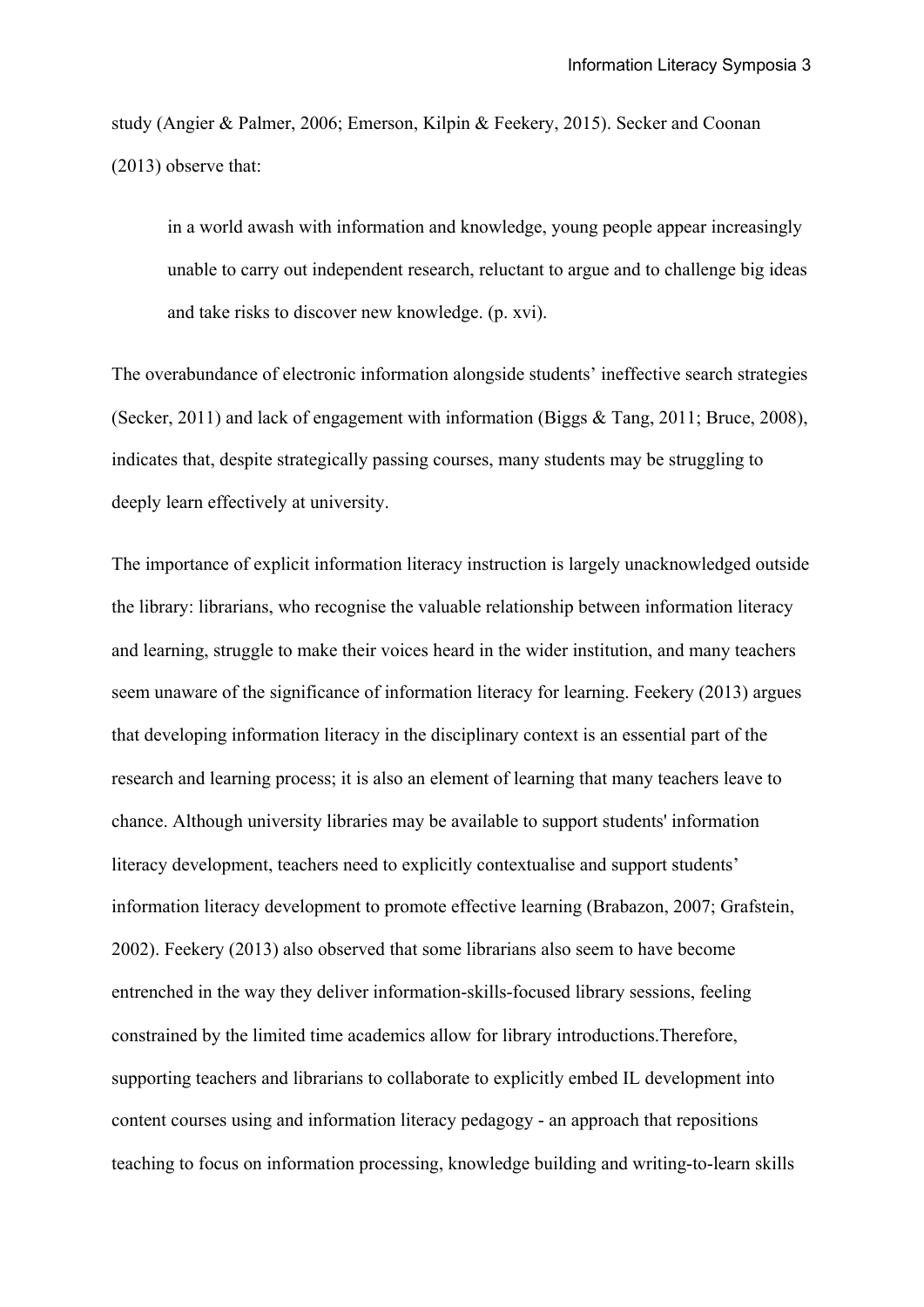(Kilpin, Emerson & Feekery, 2014) rather than content delivery - is central to achieving change in students' information literacy.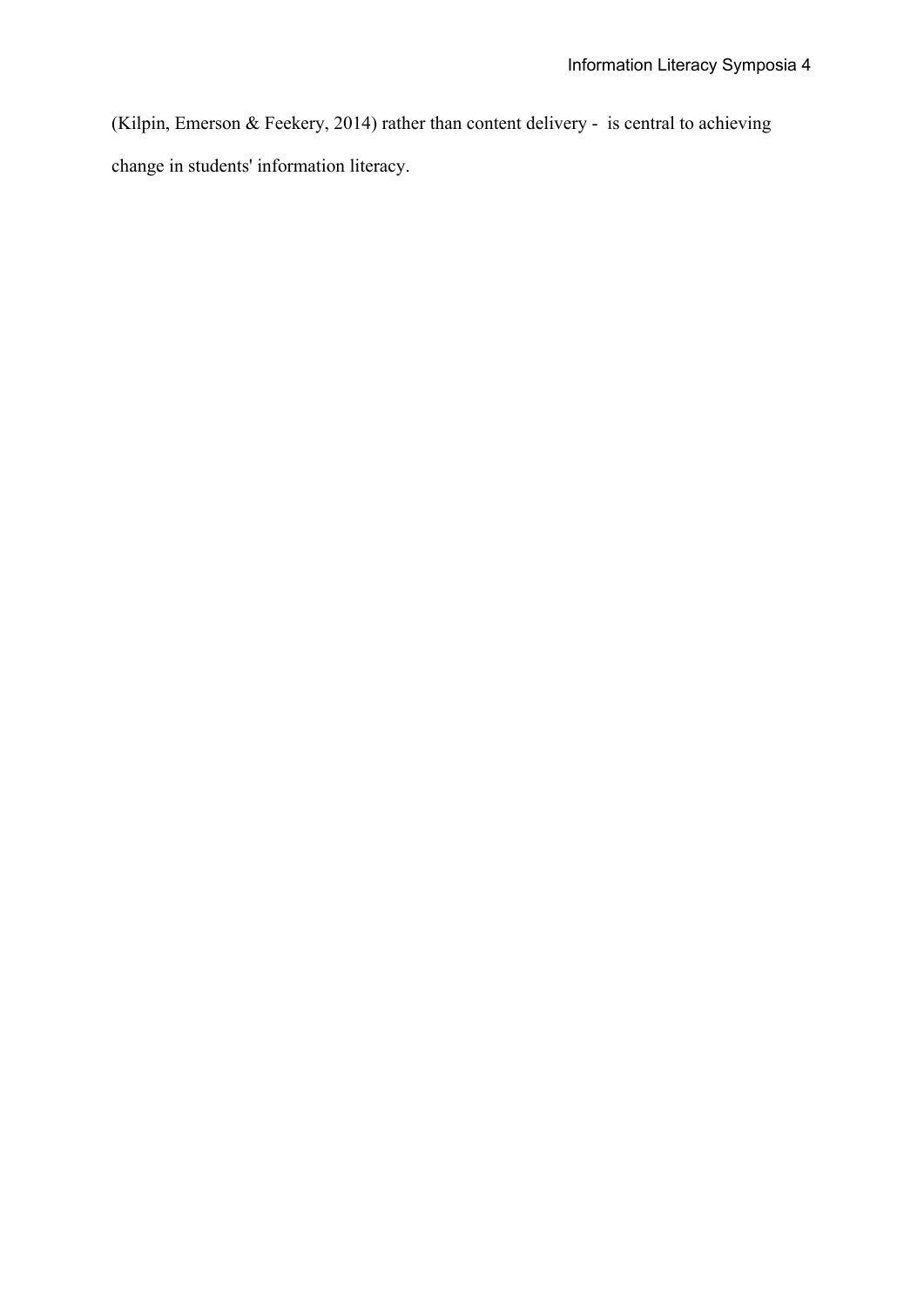#### References

Angier, C., & Palmer, W. (2006). Chapter 3 – Writing solutions. In S. Davies, D. Swinburne, & G. Williams (Eds.), *Writing matters: The Royal Literary Fund report on student writing in higher education* (pp. 15-26). London, UK: Royal Literary Fund.

Biggs, J., & Tang, C. (2011). *Teaching for quality learning at university* (4th ed.). Maidenhead, NY: McGraw-Hill/Society for Research into Higher Education. Open University Press.

Brabazon, T. (2007). *The University of Google: Education in the (post) information age.* Hampshire, UK: Ashgate Publishing Limited.

Bruce, C. (2008). *Informed learning*. Chicago, IL: Association of College and Research Libraries.

Emerson, L., Kilpin, K., & Feekery, A. (2015). Let;s talk about literacy: Preparing students for the transition to tertiary learning. *SET, 1,* 3-8

Feekery, A. J. (2013). *Conversation and change : integrating information literacy to support learning in the New Zealand tertiary context.* A thesis presented for partial fulfilment of the requirements for the degree of Doctor of Philosophy at Massey University, Manawatu

Grafstein, A. (2002). A discipline-based approach to information literacy. *Journal of Academic Librarianship, 28*(4), 197-204.

Head, A. J., & Eisenberg, M. B. (2010). *Truth be told: How college students evaluate and use information in the digital age.* Project Information Literacy Progress Report. Washington: University of Washington.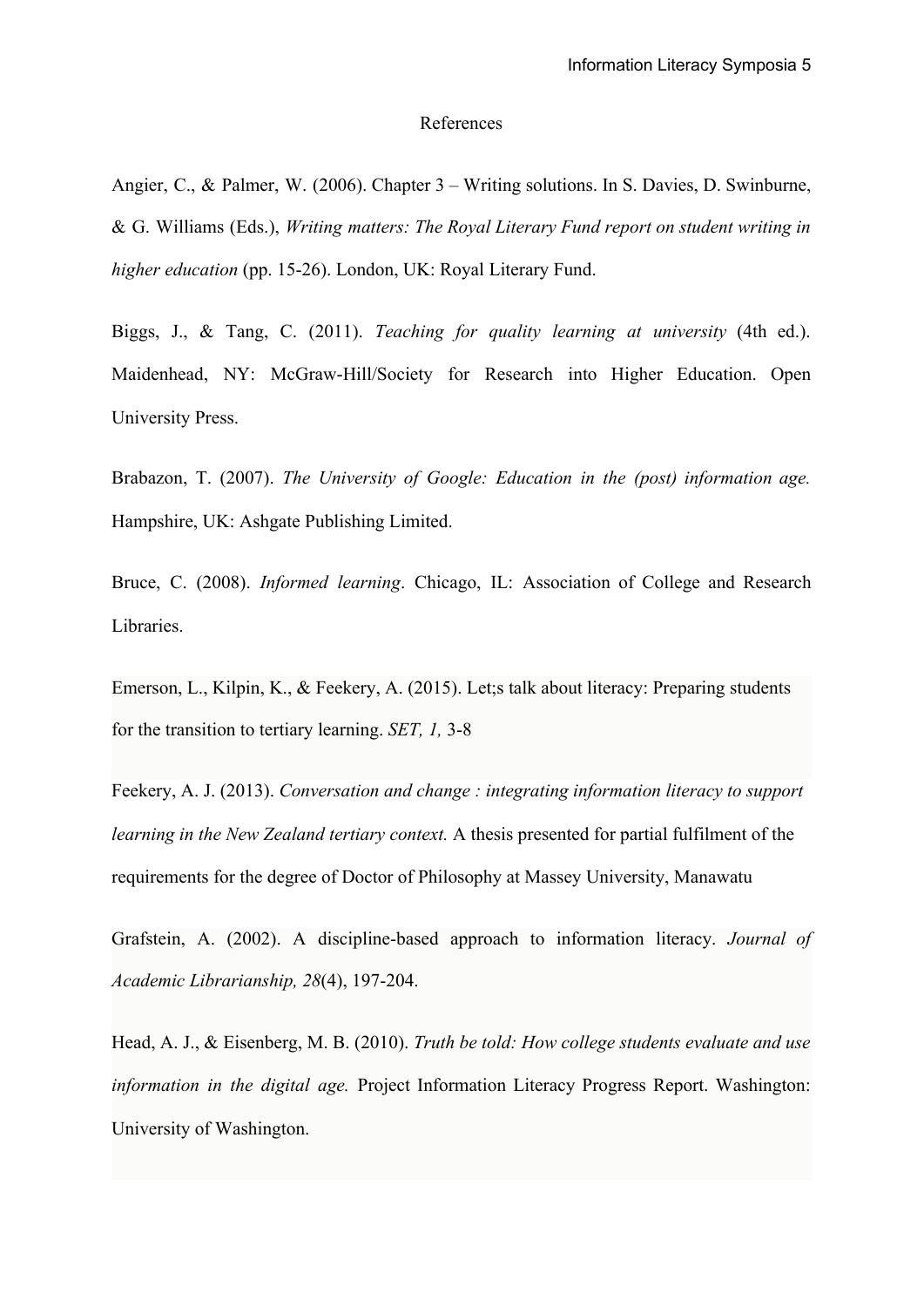Kilpin, K., Emerson, L., & Feekery, A. (2014). Information literacy and the transition to tertiary literacy *English in Aotearoa, 83*, 13-19

Secker, J. (2011). *A new curriculum for information literacy: Expert consultation report.* Retrieved from http://ccfil.pbworks.com/f/Expert\_report\_final.pdf

Secker, J., & Coonan, E. (2013). Introduction. In J. Secker & E. Coonan (Eds.), *Rethinking information literacy: A practical framework for supporting learning* (pp. xv-xxx). London: Facet Publishing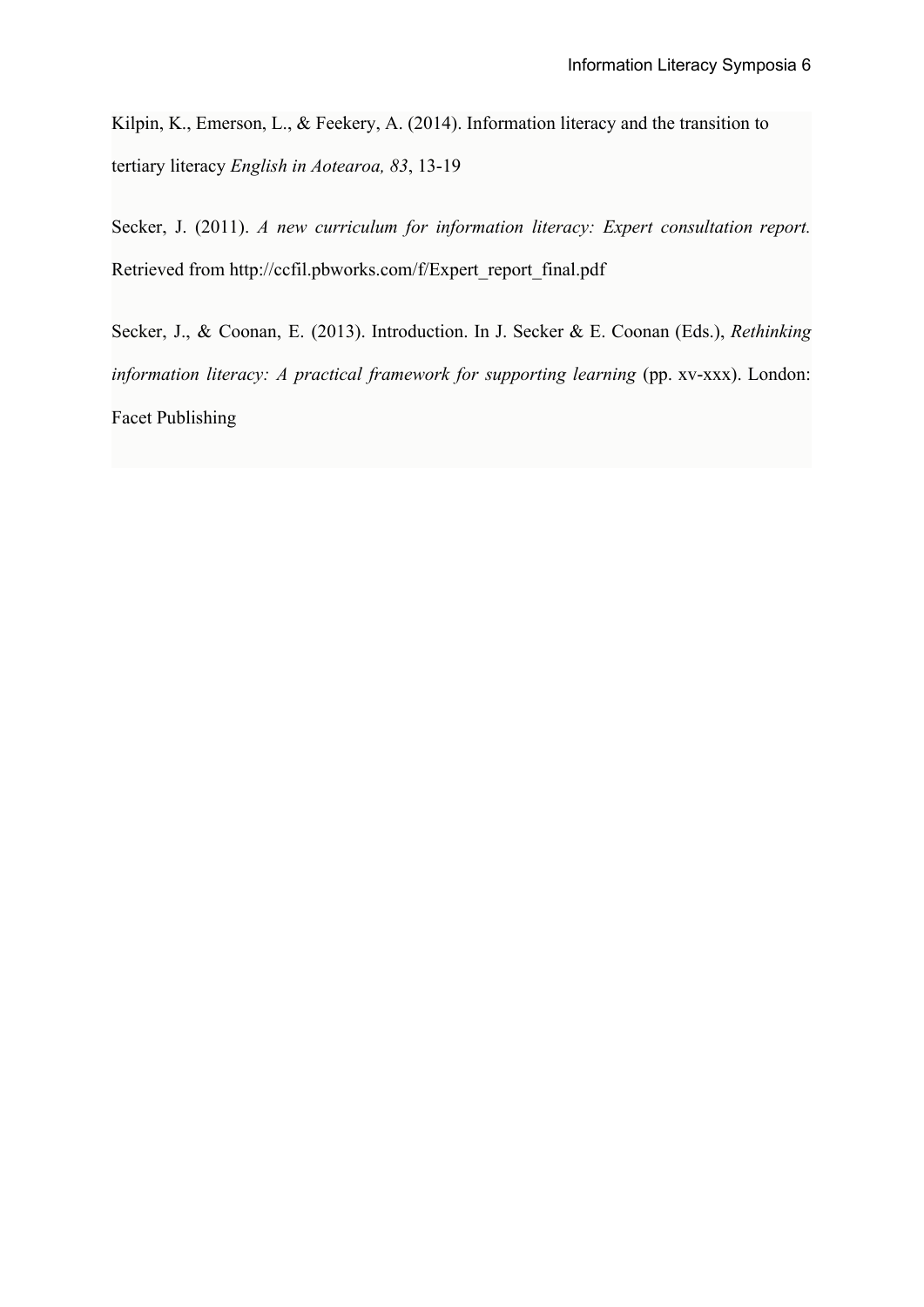# **Symposia Overview**

We will:

- Explore assumptions and challenges with digital and information literacy (access to digital learning - socioeconomic, limitations, boundaries and the digital divide
- Introduce The Feekery Information Literacy Model as a basis for understanding what we mean by information literacy, as opposed to the more familiar 'research skills' or bibliographic instruction in 50min library sessions.
- Share ways we have made information literacy development explicit in the curriculum.
- Identify ways teachers can upskill so they can actively train students to be effective information consumers and creators in online and in-person learning spaces
- Explore learning activities and/or assessments that foster digital and information literacy development within the participants teaching contexts.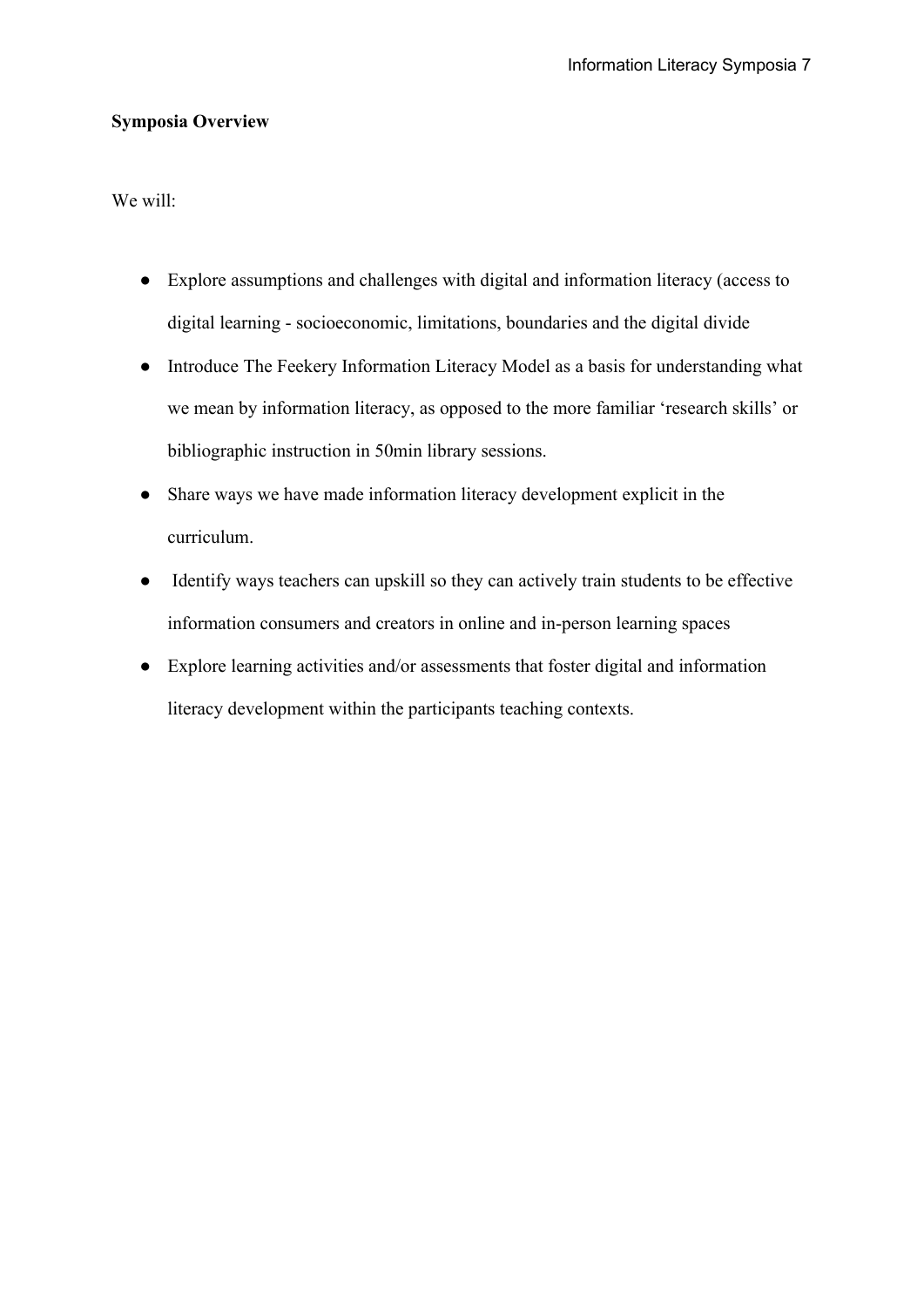## **Session Description**

5 mins - Discussion - What do you think digital and information literacy is?

10 mins - Understanding Information Literacy (Feekery Information Literacy Model overview) - what do we think it is?

10 mins - Giving this now shared understanding, what are some of the assumptions we hold about our students' digital and information literacy capabilities?

20 mins - Resourcing explicit information literacy instruction - Presenting what we have done in our own contexts relating to this

Speaker #1

- Embedding IL into the Resource and Environmental Planning Degree Phd
- Information Literacy Spaces Project collaboration between teachers and librarians
- Professional IL Module including the Rauru Whakarare Evaluation Framework

Speaker #2

- Examples from Master's level courses
- Collaboration with Business Communications Team and library for co-facilitating sessions
- Using our LMS and modules to embed into courses
- Looking to the future based on learnings from courses
- Student feedback and reflection